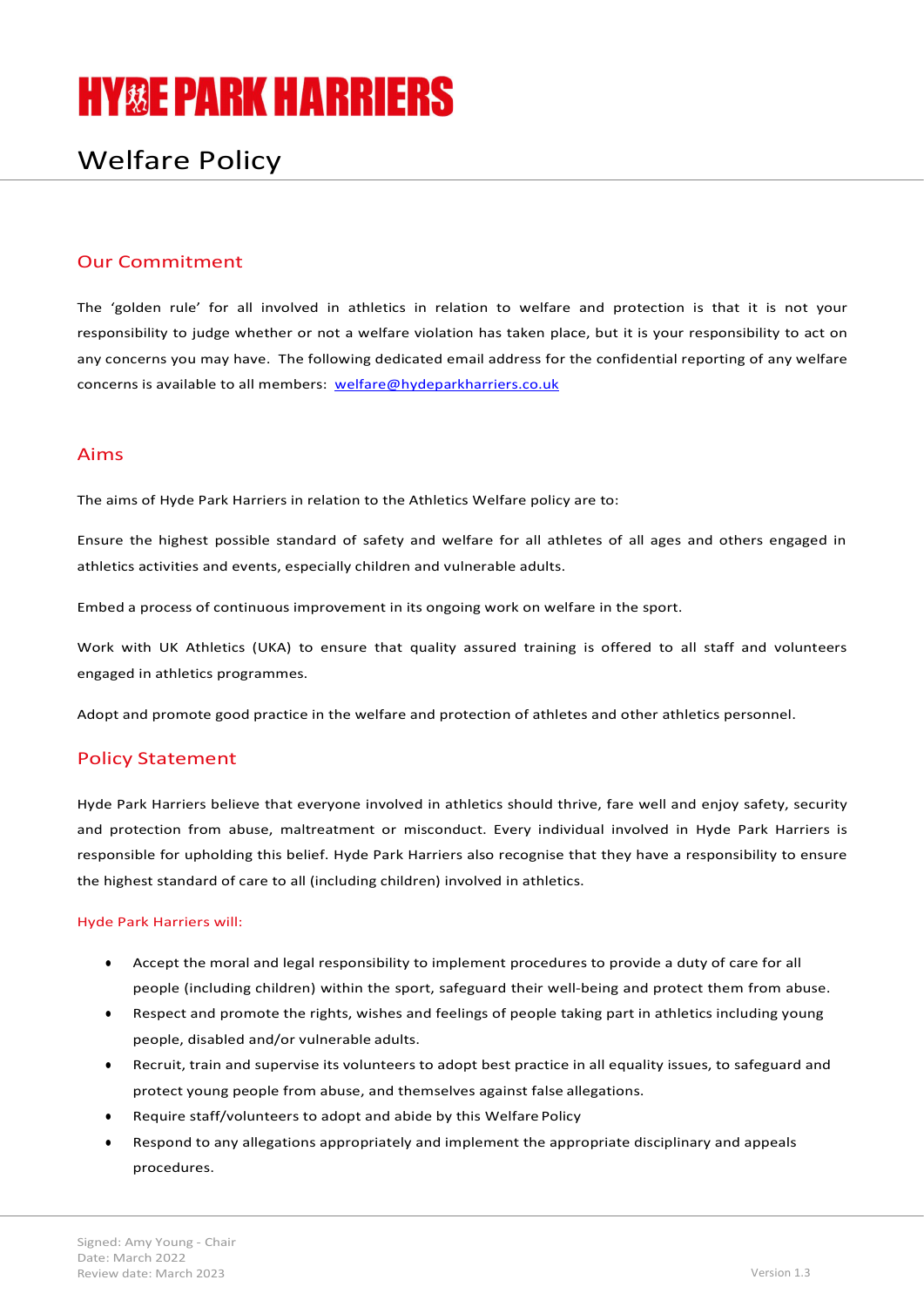- Promote adherence to the Welfare policy through providing education, training and information in line with UK Athletics' Welfare policy and procedures.
- Develop good practice guidance in relation to recruitment, selection, training of coaches, officials and volunteers.
- Establish a welfare officer, or a team of welfare officers, within the club to support the procedures
- Produce information material on procedures for those involved in working with athletes within the club.
- Meet our moral and legal obligations in respect of child protection, duty of care and standards of welfare for all.

This document sets out the key aims of the Welfare policy. It also explains the principles that underpin this policy that should be observed by everyone within the club.

#### Principles

The main principles underpinning this policy are:

- Safety the welfare of the athlete will always be paramount.
- Equality the right of everyone involved in athletics to equitable treatment, regardless of age, sex, race, religion, ability, sexual orientation or social background, will be upheld.
- Responsiveness all allegations or suspicions of abuse or violations of athlete welfare will be taken seriously and acted upon appropriately and speedily. Those found to be spreading malicious or false allegations will be disciplined according to the relevant procedures.
- Consent those with parental responsibility will be consulted if it becomes necessary to invoke the procedures that accompany Athletics Welfare.
- Compliance with the statutory systems Hyde Park Harriers will operate within the law, including guidelines and rules set down by the CRB. Hyde Park Harriers will work in partnership with all relevant agencies in order to ensure compliance with this policy.
- Fairness the human rights of staff, coaches, athletes or volunteers facing allegations will be embodied in disciplinary and appeals procedure.

#### Athlete Welfare

This policy recognises and builds on legal and statutory definitions of a child.

- The distinction between age of consent and civil and criminal liability are recognised but in the pursuit of good practice, in the delivery and management of running, a child is recognised as being under the age of 18 years.
- Adults looking after children in the absence of the person with parental responsibility must take reasonable care in all circumstances, regardless of the age of the child.
- The child's welfare is paramount.
- All children, whatever their age, culture, disability, gender, language, racial origin, religious belief and/or sexual identity have the right to protection from abuse.